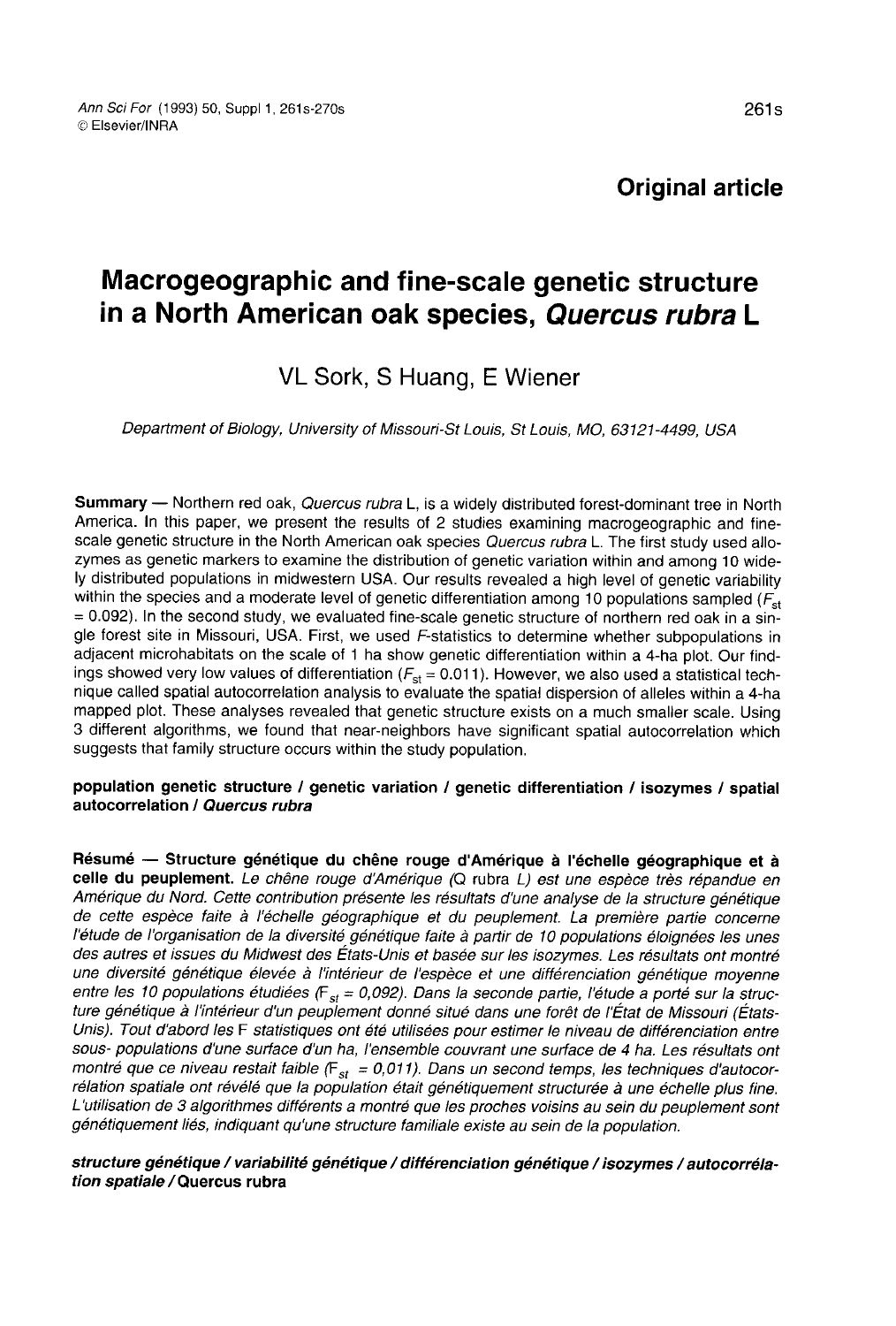# INTRODUCTION

The distribution of genetic variability in a species is the outcome of gene flow, natural and artificial selection and genetic drift. Among wind-pollinated tree species, we expect widespread gene flow within and among populations (Loveless and Hamrick, 1984) and opportunities for genetic drift to be minimal. However, population differentiation and subdivision will occur if either pollen or seed dispersal is restricted or natural selection on a local scale is strong (Slatkin, 1973; Endler, 1977). Populations which occur in heterogeneous environments may be susceptible to locally varying selection pressures which could cause genetic subdivision of local populations (Wright, 1943). The extent to which population subdivision occurs in tree populations is valuable to know because the spatial scale of genetic differentiation may influence the evolutionary dynamics of the populations.

Northern red oak, Quercus rubra L, is a major forest-dominant tree species in North American deciduous forests (Braun, 1950). It is widely-distributed, ranging from southern Quebec and Ontario south to northern Florida, and from the eastern edges of Texas, Oklahoma and Kansas up through Iowa east to southeastern Minnesota (Schopmeyer, 1974). In this paper, we present the results of 2 studies examining macrogeographic and fine-scale genetic structure in the North American oak species Q rubra L. The first study used allozymes as genetic markers to examine the distribution of genetic variation within and among 10 widely distributed populations. A frequently-used method of describing genetic structure is hierarchical Fstatistics analysis (Wright, 1951, 1965). These statistics describe the extent to which genetic variation is distributed within the total population  $(F_{it})$ , among subpopulations  $(F_{st})$  and among individuals within subpopulations  $(F_{\text{is}})$ .  $F_{\text{st}}$  or  $G_{\text{st}}$ , a similar index derived by Nei (1973), provide a measure of genetic differentiation among subpopulations.

In the second study, we evaluated finescale genetic structure of northern and oak in a single forest site in Missouri, USA. First, we examined genetic structure within a location among adjacent subpopulations of Q rubra using F-statistics. If such structure exists, it suggests that differential selection may be responsible because gene flow is not likely to be restricted in this wind-pollinated species (Sork, unpublished data). Because F-statistics are not always sensitive enough to detect patterns of genetic patchiness, especially within the subpopulation (Heywood, 1991), we also used spatial autocorrelation statistics. These have been proposed as a means of identifying the scale of genetic structure without prior knowledge about that scale (Sokal and Oden, 1978; Epperson and Clegg, 1986; but see Slatkin and Arter, 1991).

# MATERIALS AND METHODS

The sampling sites for the macrogeographical study were 10 locations situated in the midwestern United States (fig 1, table I). These sites include northern, southern and western limits of the distribution of Q rubra. During June and July of 1990 and 1991, we collected leaf tissue from 25 adults at each location. Individual trees sampled were > 10 m apart.

The intensive study site for the study of finescale genetic structure was located at Tyson Research Center, St Louis County, Missouri, USA, an 800-ha ecological reserve administered by<br>Washington University. Tyson (38° 31'N, Washington University. 90°33'W) is located on the northeastern end of the Ozark Plateau. The oak-hickory forest at Ty son comprises approximately 600 ha and is contiguous with approximately 2000 ha of forest on adjacent public and privately-owned property. Within the study site was located a 4-ha plot of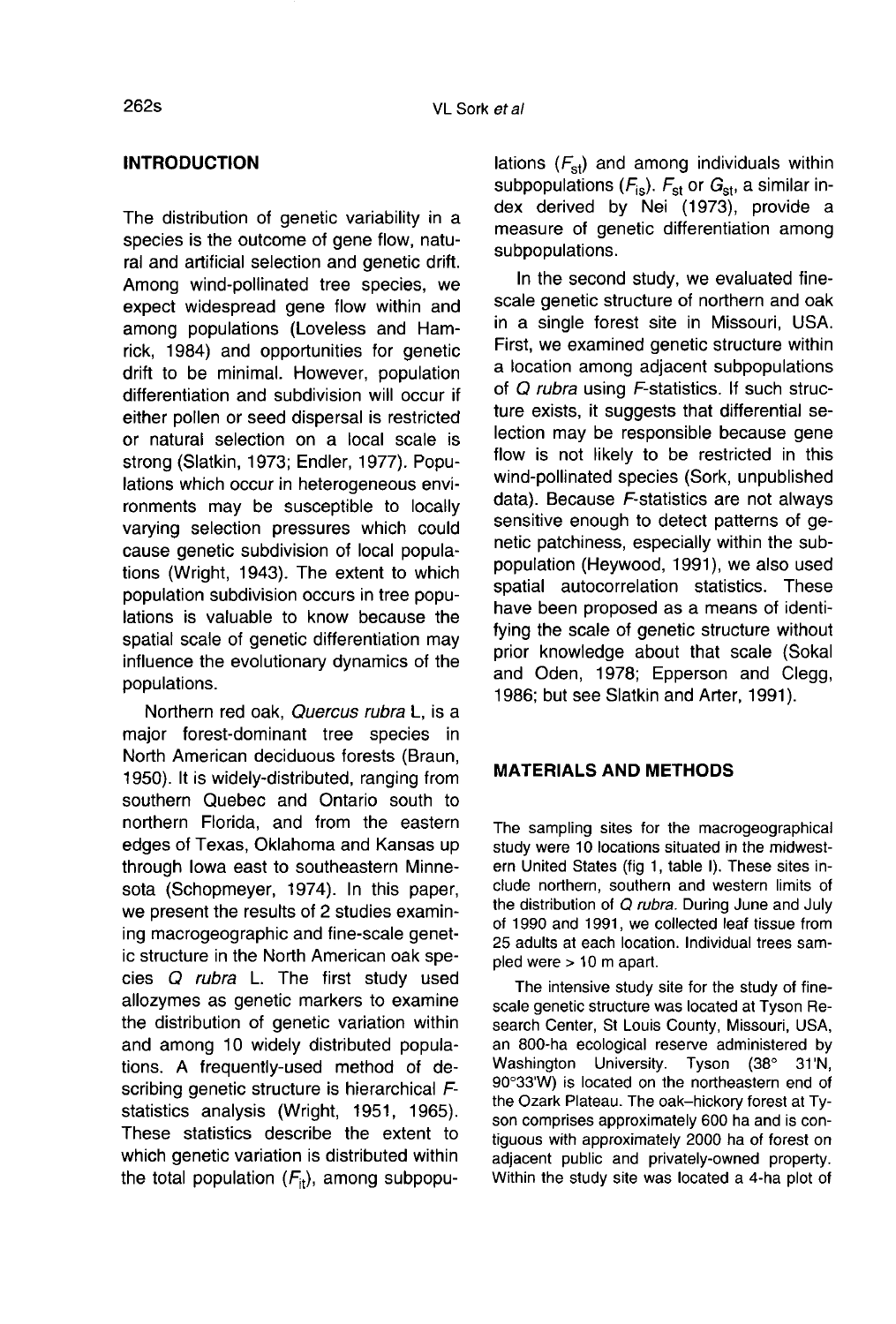oak-hickory forest which had been permanently gridded into 20 m x 20 m quadrants with all individual trees with breast height diameter (DBH) > 2.5 cm labeled and mapped (Hampe, 1984). This plot included 4 microhabitats: north-facing slope which had the greatest inclination (mean =  $20^{\circ}$ , range =  $15^{\circ}-30^{\circ}$ ); southwest-facing (mean =  $15^\circ$ , range =  $12-18^\circ$ ); and west-facing slope with intermediate inclination (mean =  $13^\circ$ , range  $= 10-15°$ ) which we divided into lower westfacing slope and upper west-facing slope. During the summer of 1990, we collected leaf samples from all red oak adult trees ( $n = 226$ ) on this plot with DBH > 20 cm.



Fig 1. Map of eastern United States and Canada labeled with study populations of Quercus rubra. The dotted line indicates the limits of its range of distribution. The dashed line with dotted area above shows the area of the most recent glaciation, the Wisconsin.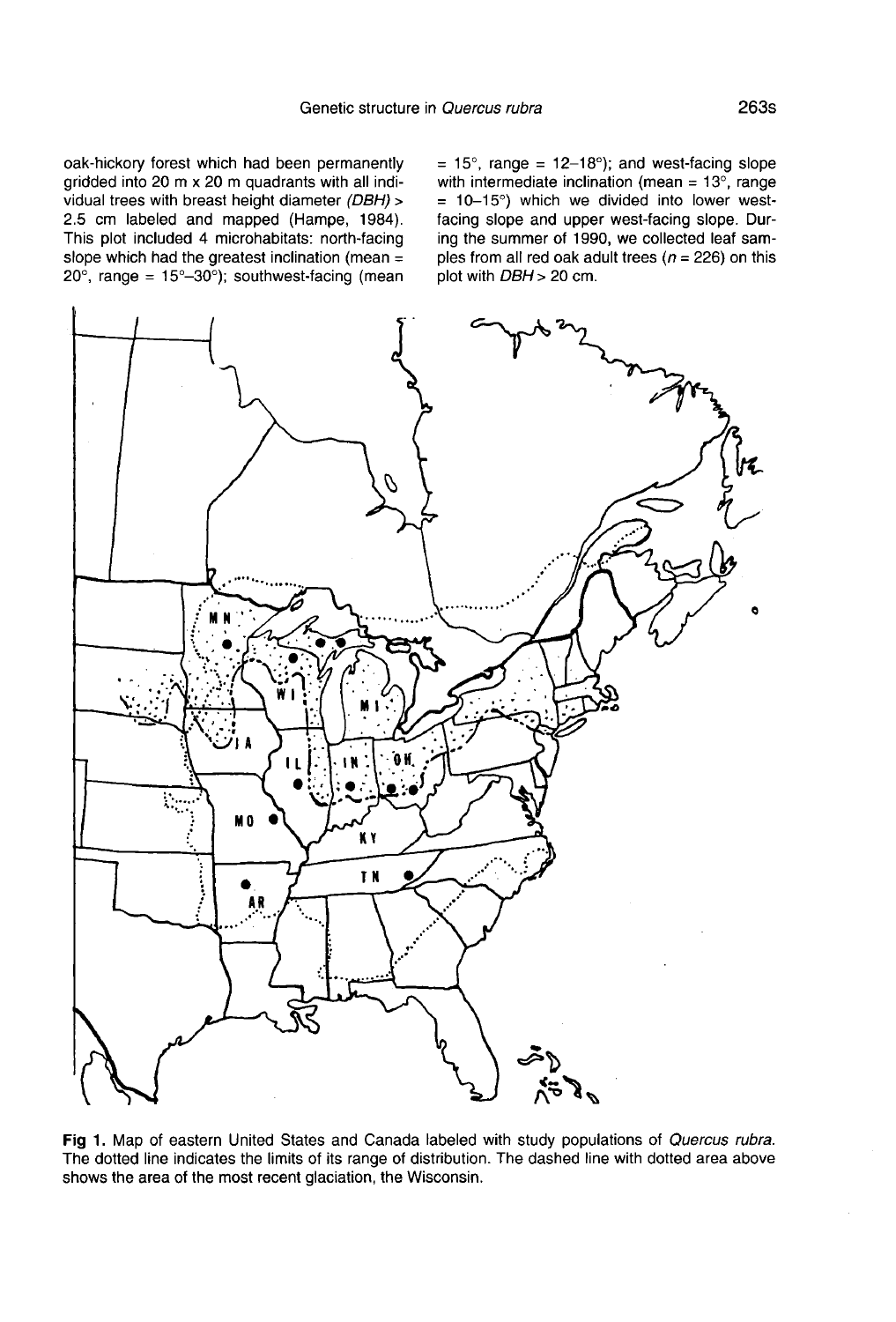| Nearest city, state | Latitude.<br>longitude | Mean<br>sample size<br>per locus | Alleles/locus<br>mean (SE) |       | index % a | Polymorphic Heterozygosity b<br>Mean (SE) |         |
|---------------------|------------------------|----------------------------------|----------------------------|-------|-----------|-------------------------------------------|---------|
| Russelville, AR     | 35°11'N, 93°30'W 24.9  |                                  | 2.3                        | (0.4) | 41.7      | 0.196                                     | (0.196) |
| Knoxville, TN       | 35°35′N.84°00′W 24.7   |                                  | 2.3                        | (0.4) | 50.0      | 0.167                                     | (0.062) |
| Indianapolis, IN    | 39°15'N, 86°15'W 20.8  |                                  | 2.3                        | (0.3) | 58.3      | 0.191                                     | (0.058) |
| Colombus, OH        | 39°30'N. 83°30'W       | 19.9                             | 2.1                        | (0.3) | 58.3      | 0.145                                     | (0.059) |
| Springfield, IL     | 39°40′N, 89°39′W 25.0  |                                  | 2.0                        | (0.3) | 50.0      | 0.179                                     | (0.059) |
| Lima, OH            | 40°15'N, 86°15'W 24.0  |                                  | 1.8                        | (0.2) | 50.0      | 0.165                                     | (0.057) |
| Wausau, WI          | 46°00′N.89°00′W 24.6   |                                  | 2.1                        | (0.3) | 50.0      | 0.199                                     | (0.074) |
| Duluth, MN          | 46°00′N, 92°45′W 20.8  |                                  | 2.0                        | (0.3) | 58.3      | 0.245                                     | (0.073) |
| Manistique, MI      | 46°15'N, 86°30'W 24.9  |                                  | 2.0                        | (0.3) | 46.7      | 0.197                                     | (0.062) |
| Marquette, MI       | 46°30'N, 87°00'W 24.9  |                                  | 1.9                        | (0.3) | 33.3      | 0.178                                     | (0.070) |

Table I. Genetic variability measures for 10 populations of Quercus rubra based on 15 isozyme loci.

<sup>a</sup> A locus is considered polymorphic if the frequency of the most common allele does not exceed 0.95.

<sup>b</sup> Unbiased estimate (see Nei, 1978).

For both studies, leaves were collected from each individual with clipper poles, shot gun or sling shot and then kept on ice until transported back to the laboratory. Leaves were stored at -75 °C until ready for electrophoretic analysis. Starch-gels were run following the techniques of Gottlieb (1981) and Soltis et al (1983) using a phosphate extraction buffer (Mitton et al, 1977), modified to 10% polyvinylpyrrolidone (Manos and Fairbrothers, 1987). The recipes for all en-<br>zymes were modified from Soltis et al (1983). We used buffer system 1 from Soltis et al (1983) to detect 6-phosphogluconic dehydrogenase (6PGD, EC 1.1.1.44), shikimate dehydrog-<br>enase (SDH, EC 1.1.1.25), phosphoglucomu-<br>tase (PGM, EC 5.4.2.2), isocitrate dehydrogenase (IDH, EC 1.1.1.42) and malate dehydrogenase (MDH, EC 1.1.1.37). Buffer system 2 (Soltis et al, 1983) was used for peroxidase (PER, EC 1.11.1.7). Buffer system 6 (Soltis et al, 1983) was used for phosphoglucoisomerase (PGI, EC 5.3.1.9), triose-phosphate isomerase (TPI, EC 5.3.1.1), and acid phosphatase (ACPH, EC 3.1.3.2). Buffer system 8 (Haufler, 1985) was used for fluorescent esterase (FES, EC 3.1.1-) and leucine- amino-peptidase (LAP, EC 3.4.11.1). All these enzymes have shown inheritance patterns consistent with an interpretation of Mendelian inheritance.

The F-statistics and genetic descriptive statistics for the 10 widely distributed populations and the 4 subpopulations within the intensive study plot were calculated using the program, BIOSYS-1 (Swofford and Selander, 1981). We used 15 loci for the macrogeographic analysis of genetic diversity and 11 polymorphic loci (0.99 level) for the estimation of F-statistics for both studies. For the spatial autocorrelation (SA) analysis of Q rubra, we selected the 3 most variable isozyme loci. The SA analysis was done using the program of Heywood (Dewey and Heywood, 1988). This program uses allozyme variation to calculate Moran's I, a coefficient of spatial autocorrelation (Sokal and Oden, 1978), which varies between + 1 (complete positive autocorrelation) and -1 (complete negative autocorrelation) for any comparison of 2 individuals. We used 3 methods to calculate Moran's *I*: nearest-neighbor maps which compare only 2 individuals, Gabriel-connected maps which comseveral neighboring individuals, and correlograms which examine all pairs of individuals within a specified distance class as a function of distance class. This latter method provides insight about the scale of genetic structure if it exists within the distance classes examined (for a more detailed description of these methods, see Sokal and Oden, 1978).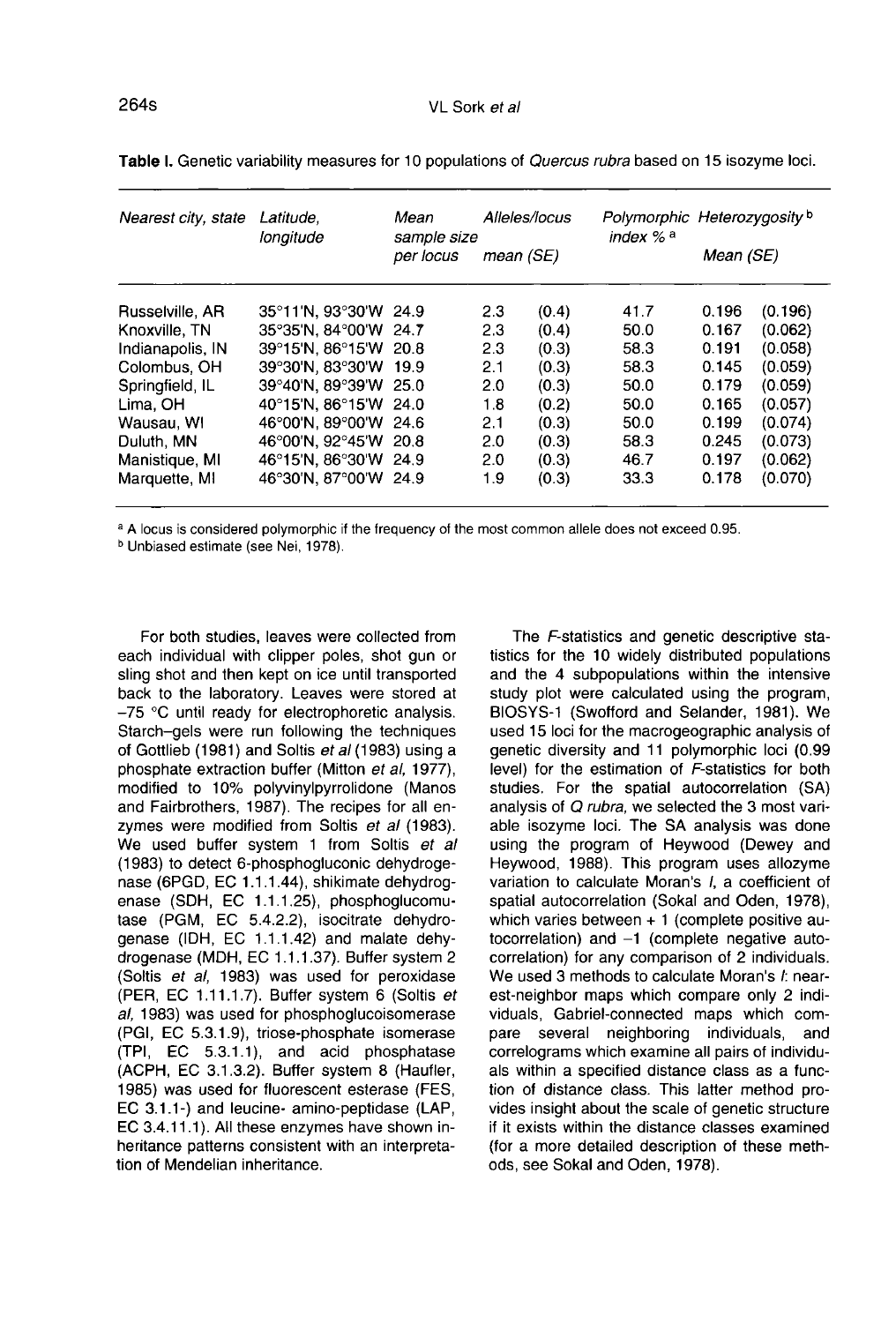## RESULTS AND DISCUSSION

#### Macrogeographic genetic structure

Individual populations of Q rubra maintain relatively high levels of genetic variation (table I). We found that the average percent polymorphism across populations was 43%, the average number of alleles/locus was close to 2 (mean  $= 1.97$ ), and the mean beterozygosity ranged between heterozygosity ranged between 0.136 and 0.231 with a mean of 0.167. We caution that these data may be biased upward because we selected loci that are likely to be polymorphic. At the species level, we observed 3.19 alleles/locus with 94.1% showing some level of polymorphism in at least 1 population.

Our estimate of 0.167 average heterozygosity is less than a mean value of 0.270 reported for a sample of 11 studies of conifer species (Mitton, 1983). However, our values are similar to those found in  $Q$  gambelii and Q macrocarpa (Schnabel and Hamrick, 1990a) and 18 other North American oak species (Guttman and Weigt, 1989). In contrast, a mean heterozygosity of 0.081 was observed for 7 species of oaks in New Jersey, USA (Manos and Fairbrothers, 1987) but this area sampled is much smaller than that tested in other studies.

The 10 populations surveyed showed a moderate degree of genetic differentiation based on the analysis of 11 polymorphic loci (overall  $F_{st} = 0.092$ , table II). This estimate of genetic differentiation among populations is at the high end of the range of values expected for wind-pollinated, longlived woody species  $(G_{st} = 0.07{\text -}0.09;$ Hamrick and Godt, 1989) and in the middle of the range of  $G_{st}$  values summarized for conifer species by El-Kassaby (1990), who reported a ranged of  $G<sub>st</sub>$  values from 0 to 16.2% from 54 studies. However, our estimate of  $F_{st}$  is similar to that Schnabel and Hamrick (1990a) measured ( $G_{st} = 0.076$ 

Table II. Summary of F-statistics across 10 subpopulations of Quercus rubra occurring throughout midwestern USA (see fig 1 for locations) and across 4 microhabitats within 1 location in Missouri, USA. Analyses are based on 11 polymorphic loci for sets of analyses. Arithmetic means of the Fvalues are given.

| Locus        | Across midwestern USA |          |          | Across adjacent subpopulations |          |          |  |
|--------------|-----------------------|----------|----------|--------------------------------|----------|----------|--|
|              | $F_{IS}$              | $F_{IT}$ | $F_{ST}$ | $F_{IS}$                       | $F_{IT}$ | $F_{IT}$ |  |
| PGI-1        | 0.650                 | 0.665    | 0.042    | $-0.006$                       | 0.002    | 0.005    |  |
| PGI-2        | 0.070                 | 0.232    | 0.174    | $-0.015$                       | 0.010    | 0.025    |  |
| <b>TPI-1</b> | $-0.023$              | $-0.004$ | 0.018    | $-0.012$                       | $-0.003$ | 0.009    |  |
| PGM-2        | $-0.056$              | 0.090    | 0.138    | $-0.036$                       | $-0.031$ | 0.005    |  |
| <b>IDH</b>   | 0.040                 | 0.085    | 0.046    | $-0.060$                       | $-0.055$ | 0.005    |  |
| 6-PGD        | 0.196                 | 0.234    | 0.047    | $-0.052$                       | $-0.028$ | 0.023    |  |
| <b>SDH</b>   | $-0.054$              | 0.036    | 0.085    | 0.023                          | 0.024    | 0.001    |  |
| FEST-1       | $-0.050$              | $-0.043$ | 0.007    | $-0.029$                       | $-0.027$ | 0.002    |  |
| FEST-2       | $-0.091$              | $-0.064$ | 0.025    | $-0.077$                       | $-0.062$ | 0.013    |  |
| LAP          | 0.568                 | 0.592    | 0.055    | 0.061                          | 0.080    | 0.020    |  |
| PER-1        | 0.180                 | 0.243    | 0.077    | 0.270                          | 0.282    | 0.017    |  |
| Mean         | 0.100                 | 0.183    | 0.092    | 0.067                          | 0.077    | 0.011    |  |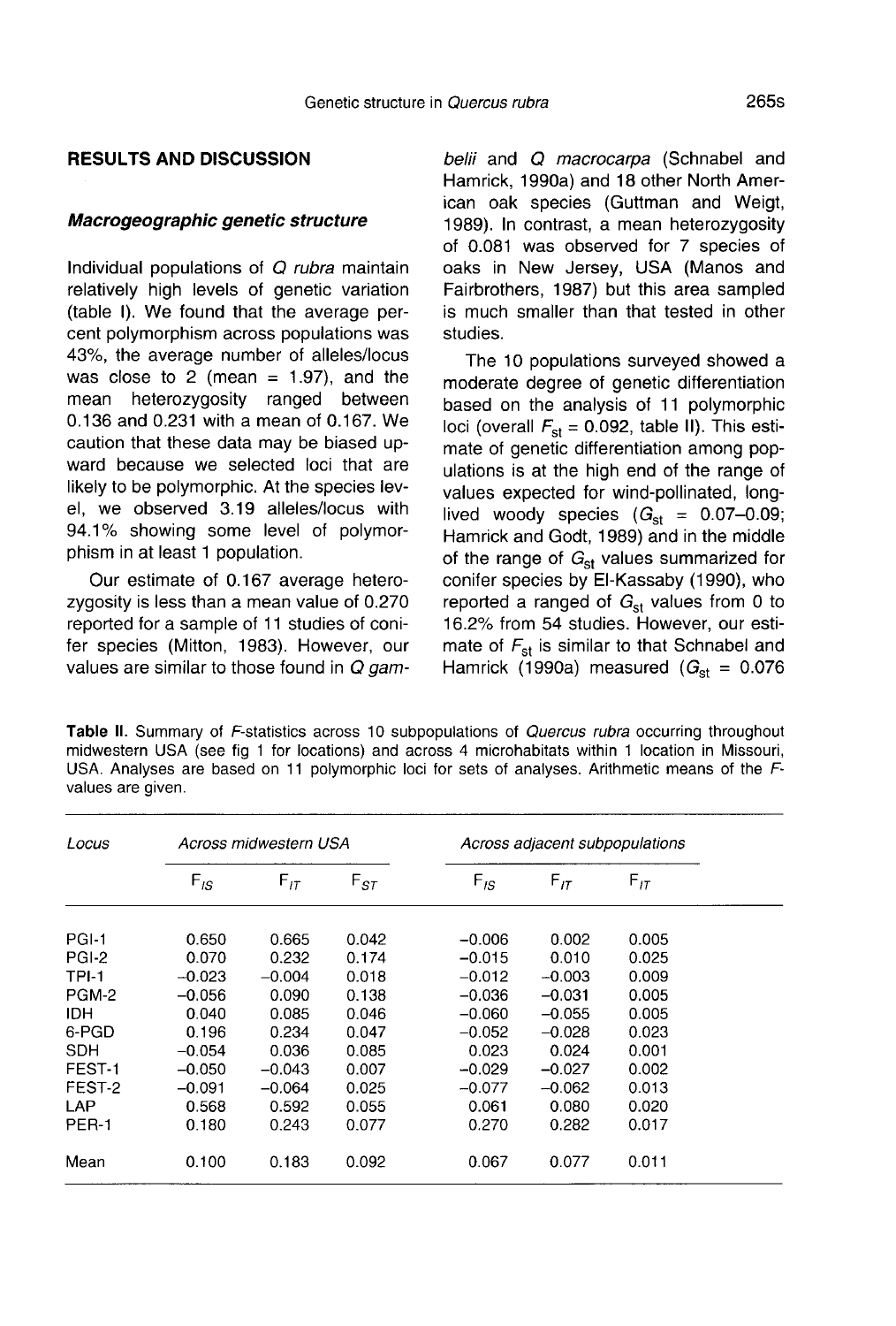for 19 populations of Q macrocarpa and  $G<sub>st</sub> = 0.11$  for 18 populations of Q gambelii), but higher than that observed for 8 populations of Q rubra in Pennsylvania, USA (Schwarzmann and Gerrold, 1991). The pattern of genetic differentiation that we observed in Q rubra is likely to be due to a combination of factors. Because northern red oak occupies a great latitudinal range, natural selection due to environmental factors associated with that gradipopulation differentiation. In addition, because of the glacial history of midwestern United States, bottleneck effects, genetic drift and uneven migration patterns may all contribute to a high degree of genetic differentiation (Schlarbaum et al, 1982).

### Fine-scale genetic structure

The pattern of genetic variation based on 11 polymorphic loci measured on individual adults within the intensive study plot in Missouri is relatively high (table III) and quite comparable to the values reported for the macrogeographic survey (table I). Moreover, even within the microhabitats which are in the order of 1 ha in area, northern red oak maintains a large amount of variation. Although the microhabitats have unequal sample sizes (see table III), the general conclusions from these data should not be biased. That is, on every spatial scale-microhabitat, location and species, northern red oak has moderately high allelic diversity and heterozygosity.

We analyzed the genetic structure of our intensive study site and found that the amount of genetic differentiation across 4 microhabitats is extremely low  $(F_{st}$  = 0.011, table II). This low estimate is consistent across all 11 loci, suggesting that selection or some other factor has not acted on any of the individual loci. Thus, for this population, the hypothesis that isozyme loci are neutral may be valid. The average fixation index is also low  $(F_{\text{is}} =$ 0.067) which suggests that the adult subpopulations are not inbred. This value is slightly lower than the average level observed across populations ( $F_{\text{is}} = 0.10$ , table II).

Our finding that genetic differentiation across adjacent microhabitats is extremely low indicates that little population subdivision has occurred on this scale. However, this result contrasts with findings from a reciprocal transplant experiment at the same study site where we found evidence for local adaptation in seedling populations (Sork et al, in press). In that study, a reciprocal transplant experiment utilizing acorns from maternal parents living in each microhabitat revealed that percent leaf damage by insect herbivores was lower on seed-

Table III. Genetic variability measures based on 11 polymorphic loci and mean sample size for 4 subpopulations of Quercus rubra located in adiacent microhabitats within a 4-ha plot in an oakhickory forest in Missouri, USA. Microhabitat types are upper-west facing slope (UW), lowerwest facing slope (LW), north-facing slope (NO) and southwestern facing slope (SW).

| Parameter                                     | ПW   | ı w           | NΟ    | sw    |
|-----------------------------------------------|------|---------------|-------|-------|
| Mean sample<br>sizes                          | 36.5 | 45.7          | 81.3  | 53.9  |
| Mean<br>alleles/locus                         | 2.27 | 2.45          | 2.82  | 2.36  |
| Polymorphic<br>index (%) <sup>a</sup><br>Mean | 54.6 | 63.6          | 72.7  | 54.5  |
| heterozygosity <sup>b</sup>                   |      | $0.182$ 0.213 | 0.214 | 0.198 |

<sup>a</sup> A locus is considered polymorphic if the frequency of the most common allele does not exceed 0.95. <sup>b</sup> Unbiased estimate (see Nei, 1978).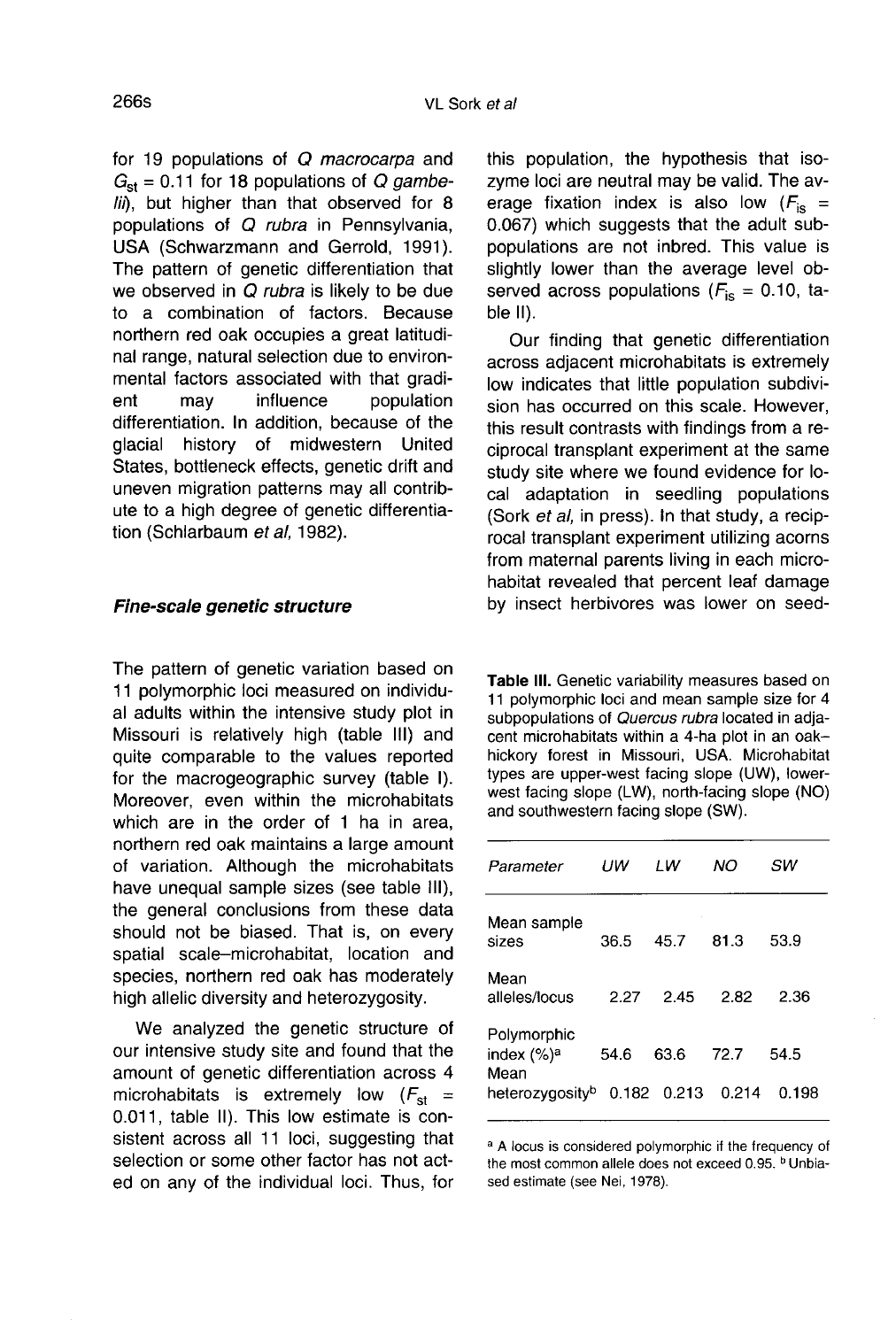lings grown in the maternal microhabitat. Consequently, the set of isozyme genetic markers as measured on the adult population in this study area seems neutral with respect to the selection of characters related to resistance to herbivores. This result indicates that quantitative characters which are related to seedling performance may show significantly different patterns of genetic differentiaton than isozyme genetic markers.

Our additional analysis of fine-scale genetic structure using spatial autocorrelation analysis on 3 loci (table IV) suggests that structure may exist on a scale smaller than the microhabitat. We found that PER-1 and FEST-2 had positive SA for both the Gabriel-connected map and the nearestneighbor map at all 6 alleles (table IV). Moreover, Moran's *I* was significantly greater than 0 for 2 alleles of PER-1 using the Gabriel-connected map and 1 allele of PER-1 and 2 alleles of FEST-2 using the nearest-neighbor map. Although the Gabriel-connected map provides a more powerful test of SA due to the greater number of connections (Dewey and Heywood, 1988), both algorithms demonstrate a pattern of spatial autocorrelation. The 2 different methods yield slightly different mean distances of<br>nearest-neighbors with the Gabrielnearest-neighbors connected map having a larger radius than the nearest-neighbor map (table V). However, the scale of these differences is similar.

The correlogram suggests positive autocorrelation for the 5 m distance class which was significant ( $P < 0.05$ ) for the FEST-2 and PER-1 loci (fig 2). Because this first distance class is the most likely one to reveal autocorrelation if there is isolation by distance, we only used this class to test for significance from zero. After that distance class, the values vary around zero with an occasional value occurring much higher or lower but no clear pattern resulting. Consequently, we conclude that the correlogram demonstrates a pattern of high relatedness among near-neighbors which is consistent with previous analyses based on Gabriel-connected and nearestneighbor maps but random fluctuations after that distance.

| Allele | Gabriel-connected map |        |            |                         | Nearest-neighbor map |        |            |                         |
|--------|-----------------------|--------|------------|-------------------------|----------------------|--------|------------|-------------------------|
|        |                       | SD     | <b>SND</b> | Mean<br>distance<br>(m) |                      | SD     | <b>SND</b> | Mean<br>distance<br>(m) |
| PER-1a | 0.039                 | 0.0512 | 0.845      | 10.5                    | 0.180                | 0.0813 | $2.271*$   | 6.0                     |
| PER-1b | 0.143                 | 0.0512 | $2.878*$   |                         | 0.146                | 0.0813 | 1.859      |                         |
| PER-1c | 0.050                 | 0.0512 | 1.180      |                         | 0.095                | 0.0813 | 1.229      |                         |
| PER-1d | 0.098                 | 0.0512 | $2.006*$   |                         | 0.124                | 0.0813 | 1.583      |                         |
| FES-2a | 0.054                 | 0.0515 | 1.143      | 10.5                    | 0.179                | 0.0827 | $2.218*$   | 5.79                    |
| FES-2b | 0.040                 | 0.0515 | 0.858      |                         | 0.163                | 0.0827 | $2.033*$   |                         |
| SDH-1a | $-0.116$              | 0.0505 | $-2.222*$  | 10.1                    | $-0.099$             | 0.0790 | $-1.206$   | 5.70                    |
| SDH-1b | 0.010                 | 0.0505 | 0.289      |                         | 0.047                | 0.0790 | 0.651      |                         |
| SDH-1c | $-0.030$              | 0.0505 | $-0.509$   |                         | 0.003                | 0.0790 | 0.097      |                         |

Table IV. The coefficient of spatial autocorrelation (Moran's /) based on ranks, its standard deviation (SD) and the standard normal deviate (SND) testing the null hypothesis  $I = 0$  ( $\tau = P < 0.05$ ). The results are presented for 2 methods of pairing individuals along with the mean distance between pairs for each allozyme. Lower case letters indicate alleles.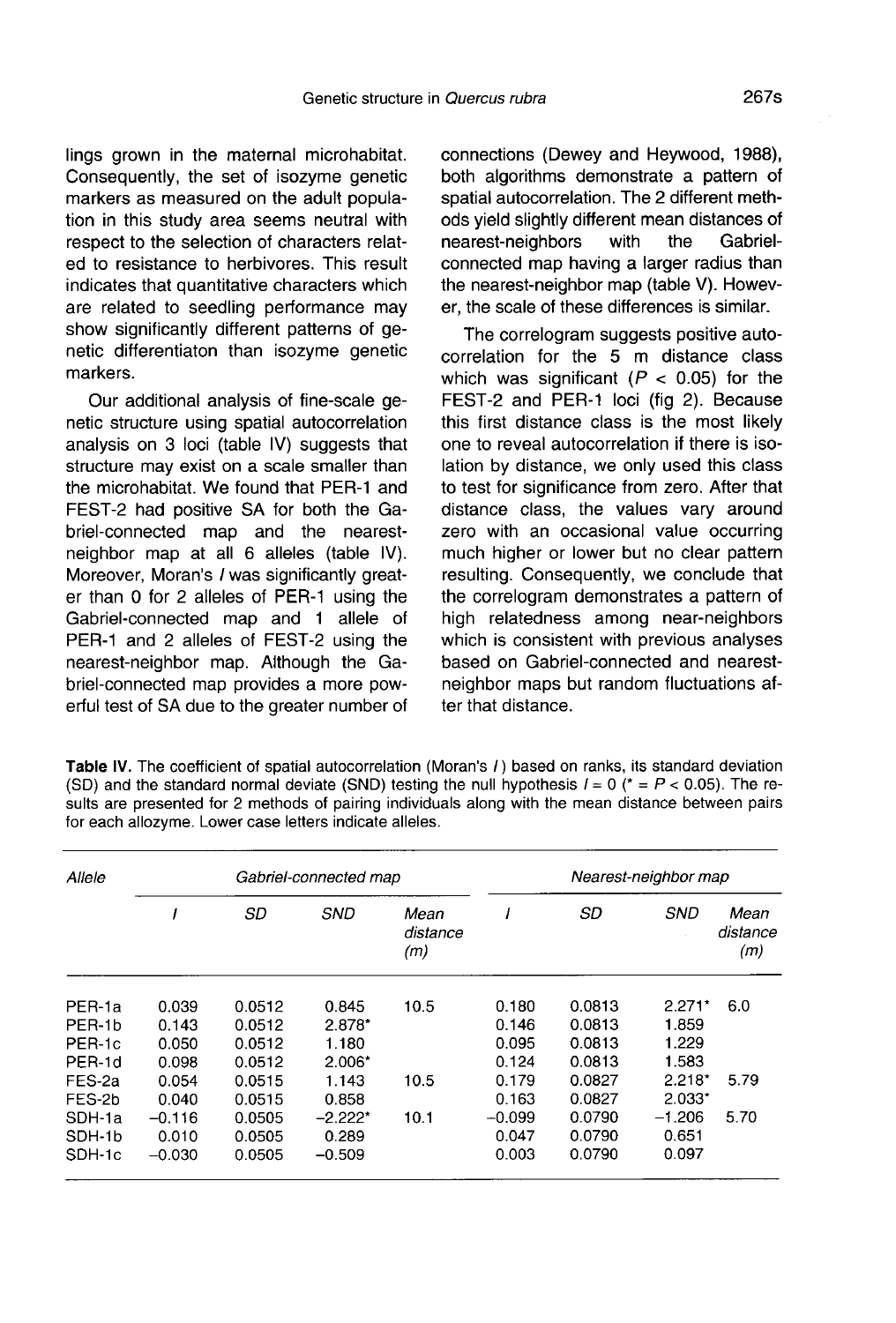

Fig 2. Moran's / as a function of distance class for alleles at 3 isozyme loci, FEST-2 (A), PER-1 (B) and SDH-1 (C). The X-axis value indicates the maximum value in that distance class; lower case letters indicate alleles.

In contrast to this pattern of nearneighbor autocorrelation, SDH showed a significant negative SA at 1 of the 3 allozymes using a Gabriel-connected map and none of the allozymes using the nearest-neighbor map (table IV). This pattern was not significant in the correlogram (fig 2) where all 3 alleles at the 5 m distance class have slightly negative values of Moclass have signity hegative values of Mo-<br>ran's *I*. This result is too weak to determine<br>whether selection or disassortative mating<br>is acting on the SDH1<sup>a</sup> allele or whether<br>the correlation is spurious whether selection or disassortative mating<br>is acting on the SDH1ª allele or whether the correlation is spurious.

While it is not easy to infer mechanisms from spatial autocorrelation analyses (Slatkin and Arter, 1991), we suggest that this pattern is more likely due to restricted gene dispersal than spatially variable selection. Because we know that Q rubra in this population and elsewhere (Schwartzmann and Gerhold, 1991; Sork et al, 1992) has high outcrossing rates, it is unlikely that pollen dispersal is restricted to the scale of 5 m. However, seed dispersal by mammals is restricted and often results in dispersal distances of less than 10 m (Sork, 1984).

While it is also possible that acorns may be dispersed by birds at greater distances, if a large proportion of the acorn crop falls beneath the canopy or is removed only short distances by mammals, local family clusters may result. The spatial autocorrelation observed in this study is consistent with that scenario. Family clusters resulting from restricted seed dispersal have also been proposed for ponderosa pine (Linhart et al, 1981).

Our finding of significant spatial autocorrelation is similar to that found in Gleditsia triacanthos where the occurrence of signifi cant autocorrelation at several loci for sampled juveniles indicates genetic substructuring that also might be due to family clusters (Schnabel and Hamrick, 1990b). In contrast, a study of Pinus contorta where individuals were sampled at 15-m intervals in 2 Washington, USA populations (Epperson and Allard, 1989) reported little autocorrealtion except for a few loci. Those authors concluded that long dis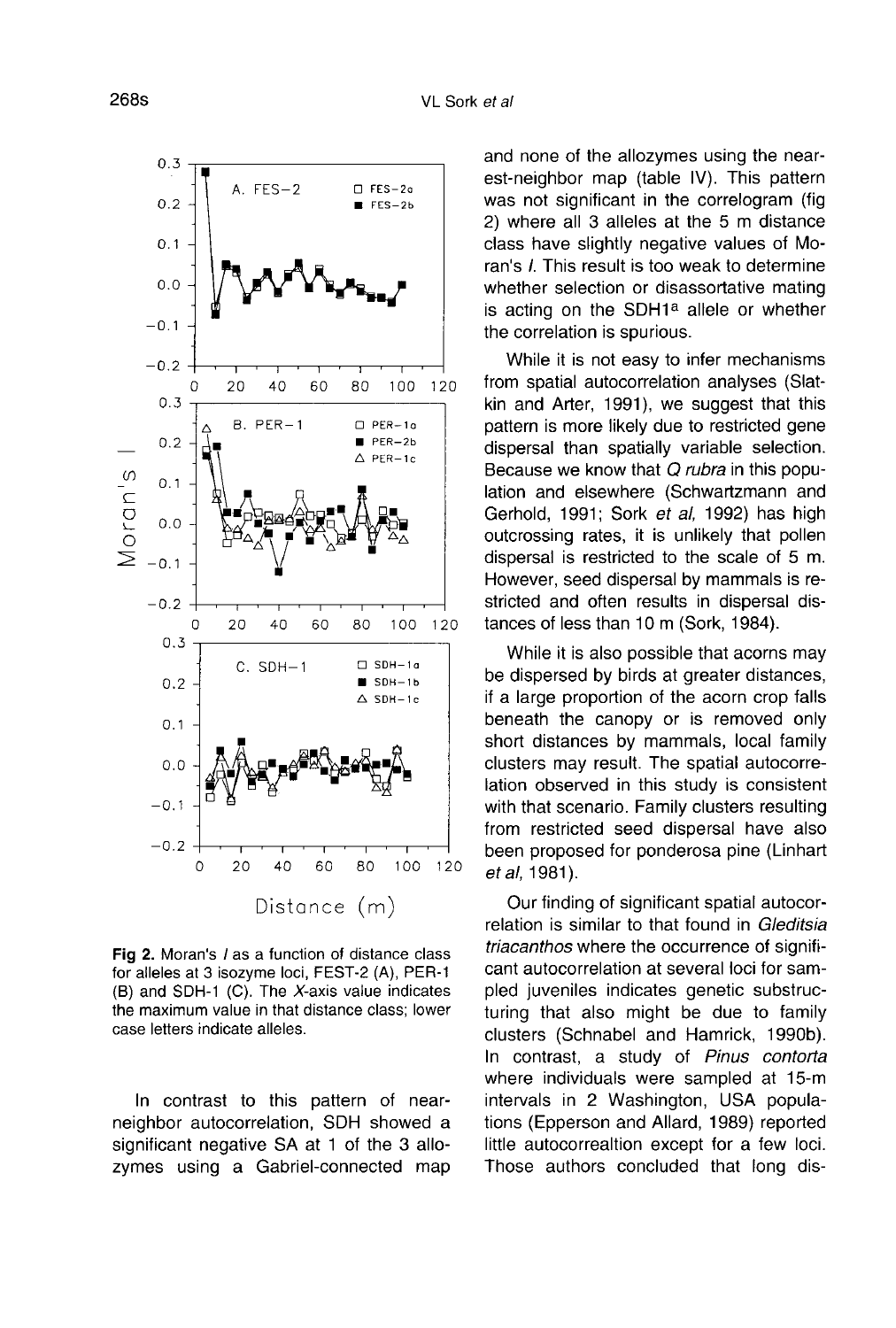tance pollen and seed dispersal reduces the opportunity for genetic structure but selection may be affecting the genotypes at those significant loci. The Pinus results may differ from our oak results because dispersal of pine seeds differs dramatically from acorns. Until we see a broader range of studies which evaluates the genetic structure within tree populations, we cannot determine the extent to which this component of genetic variation is important.

# ACKNOWLEDGMENTS

We thank AM Escalante and G Coello for considerable help with the electrophoresis; M Cecil and A Klemm for help in the laboratory; and K Stowe, J Frazee, N Schellhorne, and C Hochwender for field assistance. We are grateful to J Hamrick and J Heywood for comments on this manuscripts. This project is supported by a National Science Foundation grant (BSR-8814620) to VLS.

#### **REFERENCES**

- Braun L (1950) Deciduous Forests of Eastern North America. McGraw-Hill, New York, USA
- Dewey SE, Heywood JH (1988) Spatial genetic structure in a population of Psychotria nervosa. I. Distribution of genotypes. Evolution 42, 834-838
- El-Kassaby YA (1990) Genetic variation within and among conifer populations: review and evaluations of methods. In: Biochemical Markers in the Population Genetics of Forest Trees (Hattemer HH, Fineschi S, eds) Academic Press, The Hague, 59-74
- Endler JA (1977) Geographical Variation, Speciation, and Clines. Princeton University Press, Princeton, NJ
- Epperson BK, Clegg MT (1986) Spatialautocorrelation analysis of flower color polymorphisms within substructured populations of morning glory (Ipomoea purpurea). Am Nat 128, 840-858
- Epperson BK, Allard RW (1989) Spatial autocorrelation analysis of the distribution of geno-

types within populations of lodgepole pine. Genetics 121, 369-377

- Gottlieb LD (1981) Electrophoretic evidence and plant populations. In: Progress in Phytochemistry, (Reingold J, Harborne JB, Swain T, eds), Pergamon Press, New York, vol 8, 1-46
- Guttman LI, Weigt LA (1989) Electrophoretic evidence of relationships among Quercus (oaks) of eastern North America. Can J Bot 67, 339-351
- Hampe CL (1984) A description of species composition, population structures, and spatial patterns in a Missouri oak-hickory forest. MS thesis, Univ Missouri, St Louis
- Hamrick JL, Godt MJ (1989) Allozyme diversity in plant species. In: Plant Population Genetics Breeding, and Genetic Resources (Brown AHD, Clegg MT, Kahler AL, Weir BS, eds) Sinauer Associates, Sunderland, MA, 43-63
- Haufler CH (1985) Enzyme variability and modes of evolution in Bommeria (Ptridaceae). Syst Bot 10, 92-104
- Heywood JS (1991) Spatial analysis of genetic variation in plant populations. Annu Rev Ecol Syst 22, 335-355
- Linhart YBJ, Mitton B, Sturgeon KB, Davis ML (1981) Genetic variation in space and time in a population of ponderosa pine. Heredity 46, 407-426
- Loveless MD, Hamrick JL (1984) Ecological determinants of genetic structure in plant populations. Annu Rev Ecol Syst 15, 65-95
- Manos PS, Fairbrothers DE (1987) Allozyme variation in populations of six northeastern American red oaks (Fagaceae: Quercus subg Erythrobalanus). Syst Bot 12, 365-373
- Mitton JB (1983) Conifers. In: Isozymes in Plant Genetics and Breeding, Part B (Tanksley S, Orton T, eds) Elsevier, Amsterdam, 443-472
- Mitton JB, Linhart YB, Hamrick JL, Beckman JH (1977) Observations on the genetic structure and mating system of ponderosa pine in the Colorado Front Range. Theor Appl Genet 51, 5-13
- Nei M (1973) Analysis of genetic diversity in subdivided populations. Proc Natl Acad Sci USA 70, 3321-3323
- Nei M (1978) Estimation of average heterozygosity and genetic distance from a small number of individuals. Genetics 89, 583-590